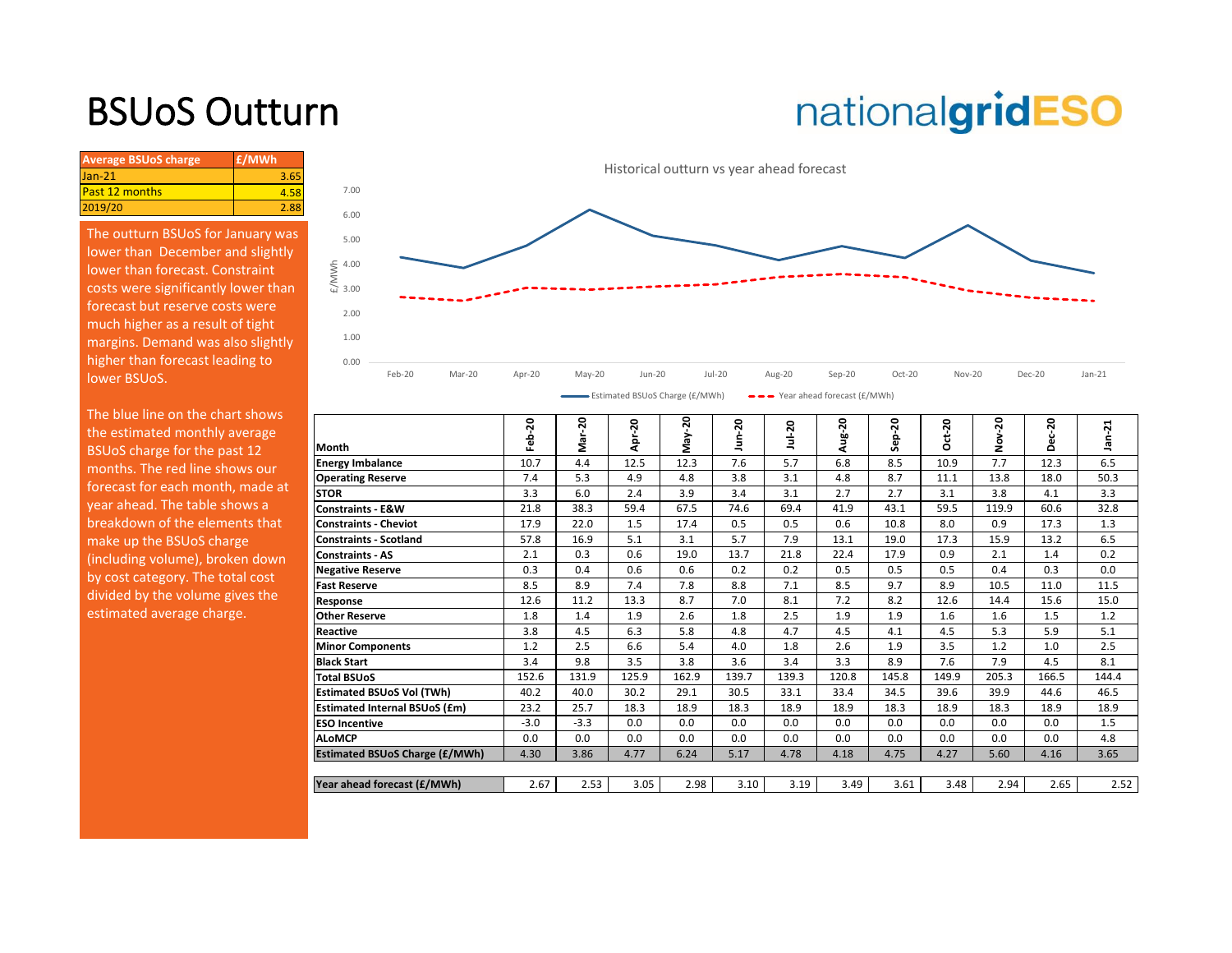### BSUoS Forecast

# nationalgridESO

| <b>Average BSUoS charge</b>                                                                                                                                                                        | £/MWh |                                                  |                      |
|----------------------------------------------------------------------------------------------------------------------------------------------------------------------------------------------------|-------|--------------------------------------------------|----------------------|
| $Feh-21$                                                                                                                                                                                           | 4.20  |                                                  |                      |
| 2020/21                                                                                                                                                                                            | 4.57  |                                                  |                      |
| 2021/22                                                                                                                                                                                            | 3.91  | 6.00                                             |                      |
| <b>Next 12 months</b>                                                                                                                                                                              | 4.06  |                                                  |                      |
| As we move through the winter and naturally<br>higher demand levels, we don't expect to see<br>the same types of additional costs brought<br>about by managing the system during                   |       | 5.00                                             |                      |
| extremely low demand periods. We are<br>therefore continuing to produce a single best<br>view of BSUoS per month.                                                                                  |       | 4.00                                             |                      |
| We have added an additional line to the<br>forecast from Apr 21 to Mar 22 to account for<br>the deferred BSUoS as per CMP345/350.                                                                  |       | 3.00                                             |                      |
| Accelerated Loss of Mains Change Programme:<br>the cost recovery process for the Accelerated<br>Loss of Mains Change Program has been<br>paused as per the following update from the<br>last TCMF: |       | 2.00<br>1.00                                     |                      |
| With £4m recovery in FY19/20 covering the<br>cost of works completed to date, we'll continue<br>to hold-off charging until costs surpass this<br>level                                             |       | 0.00<br>$Feh-21$<br>$Mav-21$<br>Mar-21<br>Apr-21 | $Jun-21$             |
| Changes have been made to the ESO incentive<br>scheme element of the BSUoS charge, details                                                                                                         |       | Month                                            | Feb-21               |
| can be found in the Ofgem letter:                                                                                                                                                                  |       | <b>Energy Imbalance</b>                          | 11.4                 |
| https://www.ofgem.gov.uk/system/files/docs/                                                                                                                                                        |       | <b>Operating Reserve</b>                         | 15.5                 |
| 2019/10/authoritys consent new.pdf                                                                                                                                                                 |       | <b>STOR</b><br>والمنافس والمنا                   | 4.4<br>$\rightarrow$ |

Jul-21 Aug-21 Sep-21 Oct-21 Nov-21 Dec-21 Jan-22 Feb-22 Mar-22 Apr-22 May-22 Jun-22 Jul-22 Aug-22 Sep-22 Oct-22 Nov-22 Dec-22 Jan-23

|                                | -Estimated BSUoS Charge (£/MWh) |                  |        |        |              |         |        |        |           |                                 |                  |         |       |              |      |          |         |            |       |         |        |        |               |        |  |
|--------------------------------|---------------------------------|------------------|--------|--------|--------------|---------|--------|--------|-----------|---------------------------------|------------------|---------|-------|--------------|------|----------|---------|------------|-------|---------|--------|--------|---------------|--------|--|
|                                | $\sim$<br>ė                     | $\ddot{ }$<br>Š. | ನ<br>å | May-21 | $J$ un- $21$ | $Ju-21$ | ដ<br>쓸 | $\sim$ | $2a + 21$ | $\overline{\mathbf{a}}$<br>Nov- | $\sim$<br>۰<br>ዳ | $an-22$ | 22    | 22<br>å<br>s | j.   | $May-22$ | $un-22$ | $Jul - 22$ | ģ     | 22<br>é | 2<br>ğ | Nov-22 | 22<br>٠<br>ది | -23    |  |
| Month                          |                                 |                  |        |        |              |         |        |        |           |                                 |                  |         |       |              |      |          |         |            |       | ū       |        |        |               |        |  |
| Energy Imbalance               | 11.4                            | 9.0              | 5.5    | 7.9    | 8.2          | 9.3     | 8.7    | 10.1   | 11.3      | 10.9                            | 11.1             | 11.9    | 12.8  | $-1.2$       | 5.5  | 7.9      | 8.2     | 9.3        | 8.7   | 10.1    | 11.3   | 10.9   | 11.1          | 11.9   |  |
| <b>Operating Reserve</b>       | 15.5                            | 9.2              | 8.3    | 9.0    | 5.8          | 7.0     | 8.2    | 14.1   | 16.4      | 16.1                            | 11.9             | 10.1    | 12.9  | 13.2         | 8.3  | 9.0      | 5.8     | 7.0        | 8.2   | 14.1    | 16.4   | 16.1   | 11.9          | 10.1   |  |
| <b>STOR</b>                    | 4.4                             | 3.3              | 5.2    | 5.6    | 5.4          | 6.0     | 5.8    | 6.3    | 6.2       | 7.4                             | 7.5              | 7.6     | 6.5   | 7.4          | 5.2  | 5.6      | 5.4     | 6.0        | 5.8   | 6.3     | 6.2    | 7.4    | 7.5           | 7.6    |  |
| <b>Constraints</b>             | 72.6                            | 77.3             | 68.5   | 70.1   | 68.8         | 71.1    | 80.0   | 82.7   | 86.5      | 82.2                            | 77.1             | 70.4    | 72.9  | 72.2         | 38.9 | 39.5     | 39.2    | 40.5       | 49.5  | 53.1    | 56.0   | 52.6   | 46.5          | 39.8   |  |
| <b>Negative Reserve</b>        | 0.2                             | 0.2              | 0.4    | 0.9    | 1.6          | 1.8     | 1.7    | 1.8    | 1.2       | 0.5                             | 0.5              | 0.6     | 0.1   | 0.2          | 0.4  | 0.9      | 1.6     | 1.8        | 1.7   | 1.8     | 1.2    | 0.5    | 0.5           | 0.6    |  |
| <b>Fast Reserve</b>            | 7.8                             | 9.7              | 9.0    | 9.0    | 8.8          | 9.1     | 9.6    | 8.8    | 9.1       | 9.4                             | 10.0             | 10.3    | 8.7   | 9.7          | 9.0  | 9.0      | 8.8     | 9.1        | 9.6   | 8.8     | 9.1    | 9.4    | 10.0          | 10.3   |  |
| Response                       | 11.9                            | 12.4             | 11.8   | 12.6   | 11.9         | 12.6    | 13.1   | 11.3   | 11.2      | 11.2                            | 11.3             | 11.1    | 10.5  | 11.4         | 11.8 | 12.6     | 11.9    | 12.6       | 13.1  | 11.3    | 11.2   | 11.2   | 11.3          | 11.1   |  |
| Other Reserve                  | 1.0                             | 1.0              | 1.1    | 0.9    | 1.0          | 1.2     | 1.3    | 1.0    | 0.9       | 0.9                             | 0.9              | 0.9     | 0.9   | 1.0          | 1.1  | 0.9      | 1.0     | 1.2        | 1.3   | 1.0     | 0.9    | 0.9    | 0.9           | 0.9    |  |
| Reactive                       | 5.5                             | 6.1              | 6.7    | 7.5    | 7.0          | 6.9     | 6.8    | 6.6    | 6.7       | 6.5                             | 7.1              | 7.0     | 5.7   | 6.1          | 6.7  | 7.5      | 7.0     | 6.9        | 6.8   | 6.6     | 6.7    | 6.5    | 7.1           | 7.0    |  |
| <b>Minor Components</b>        | 2.4                             | 0.3              | 3.0    | 3.0    | 2.6          | 2.6     | 1.5    | 1.1    | 2.1       | 0.6                             | 1.0              | $-0.6$  | 2.3   | 0.3          | 3.0  | 3.0      | 2.6     | 2.6        | 1.5   | 1.1     | 2.1    | 0.6    | 1.0           | $-0.6$ |  |
| Black Start                    | 3.7                             | 3.8              | 3.8    | 3.8    | 3.8          | 3.8     | 3.8    | 3.8    | 3.8       | 3.8                             | 3.8              | 3.8     | 3.8   | 3.8          | 3.8  | 3.9      | 3.9     | 3.9        | 3.9   | 3.9     | 3.9    | 3.9    | 3.9           | 3.9    |  |
| <b>Total BSUoS</b>             | 136.3                           | 132.4            | 123.3  | 130.1  | 125.1        | 131.3   | 140.6  | 147.5  | 155.5     | 149.5                           | 142.2            | 133.2   | 137.1 | 124.2        | 93.8 | 99.5     | 95.5    | 100.7      | 110.0 | 118.0   | 125.0  | 119.9  | 111.6         | 102.7  |  |
| Esitmated BSUoS Vol (TWh)      | 38.0                            | 40.5             | 40.0   | 37.9   | 35.7         | 36.4    | 36.7   | 38.2   | 40.7      | 47.9                            | 49.7             | 49.0    | 46.6  | 50.7         | 40.0 | 37.9     | 35.7    | 36.4       | 36.7  | 38.2    | 40.7   | 47.9   | 49.7          | 49.0   |  |
| Estimated Internal BSUoS (£m)  | 17.1                            | 18.9             | 23.3   | 24.0   | 23.3         | 24.0    | 24.0   | 23.3   | 24.0      | 23.3                            | 24.0             | 24.0    | 21.7  | 24.0         | 23.3 | 24.0     | 23.3    | 24.0       | 24.0  | 23.3    | 24.0   | 23.3   | 24.0          | 24.0   |  |
| <b>ESO Incentive</b>           | 1.3                             | 1.5              | 1.0    | 1.0    | 1.0          | 1.0     | 1.0    | 1.0    | 1.0       | 1.0                             | 1.0              | 1.0     | 0.9   | 1.0          | 1.0  | 1.0      | 1.0     | 1.0        | 1.0   | 1.0     | 1.0    | 1.0    | 1.0           | 1.0    |  |
| <b>ALoMCP</b>                  | 4.8                             | 4.8              | 4.8    | 4.8    | 4.8          | 4.8     | 4.8    | 4.8    | 4.8       | 4.8                             | 4.8              | 4.8     | 4.8   | 4.8          | 4.8  | 4.8      | 4.8     | 0.0        | 0.0   | 0.0     | 0.0    | 0.0    | 0.0           | 0.0    |  |
| CMP345/350 Deferred Costs      |                                 |                  | 1.7    | 1.8    | 1.7          | 1.8     | 1.8    | 1.7    | 1.8       | 1.7                             | 1.8              | 1.8     | 1.6   | 1.8          |      |          |         |            |       |         |        |        |               |        |  |
| Estimated BSUoS Charge (£/MWh) | 4.20                            | 3.89             | 3.85   | 4.27   | 4.37         | 4.47    | 4.69   | 4.67   | 4.59      | 3.76                            | 3.50             | 3.36    | 3.57  | 3.07         | 3.07 | 3.42     | 3.49    | 3.45       | 3.68  | 3.73    | 3.68   | 3.01   | 2.75          | 2.60   |  |
|                                |                                 |                  |        |        |              |         |        |        |           |                                 |                  |         |       |              |      |          |         |            |       |         |        |        |               |        |  |

| High Error Band (£/MWh) | 4.27 4.29 4.65 5.27 5.33 5.38 5.63 5.66 5.64 4.88 4.69 4.57 4.79 4.31 4.31 4.67 4.72 4.65 4.85 4.98 5.04 4.50 4.36 |  |  |  |  |  |  |  |  |  |  |  |  |
|-------------------------|--------------------------------------------------------------------------------------------------------------------|--|--|--|--|--|--|--|--|--|--|--|--|
| Low Error Band (£/MWh)  | 4 13 3.49 3.05 3.27 3.41 3.57 3.75 3.68 3.55 2.64 2.30 2.15 2.34 1.84 1.82 2.17 2.27 2.26 2.51 2.47 2.33 1.52 1.14 |  |  |  |  |  |  |  |  |  |  |  |  |

#### 24 month rolling forecast with error bands